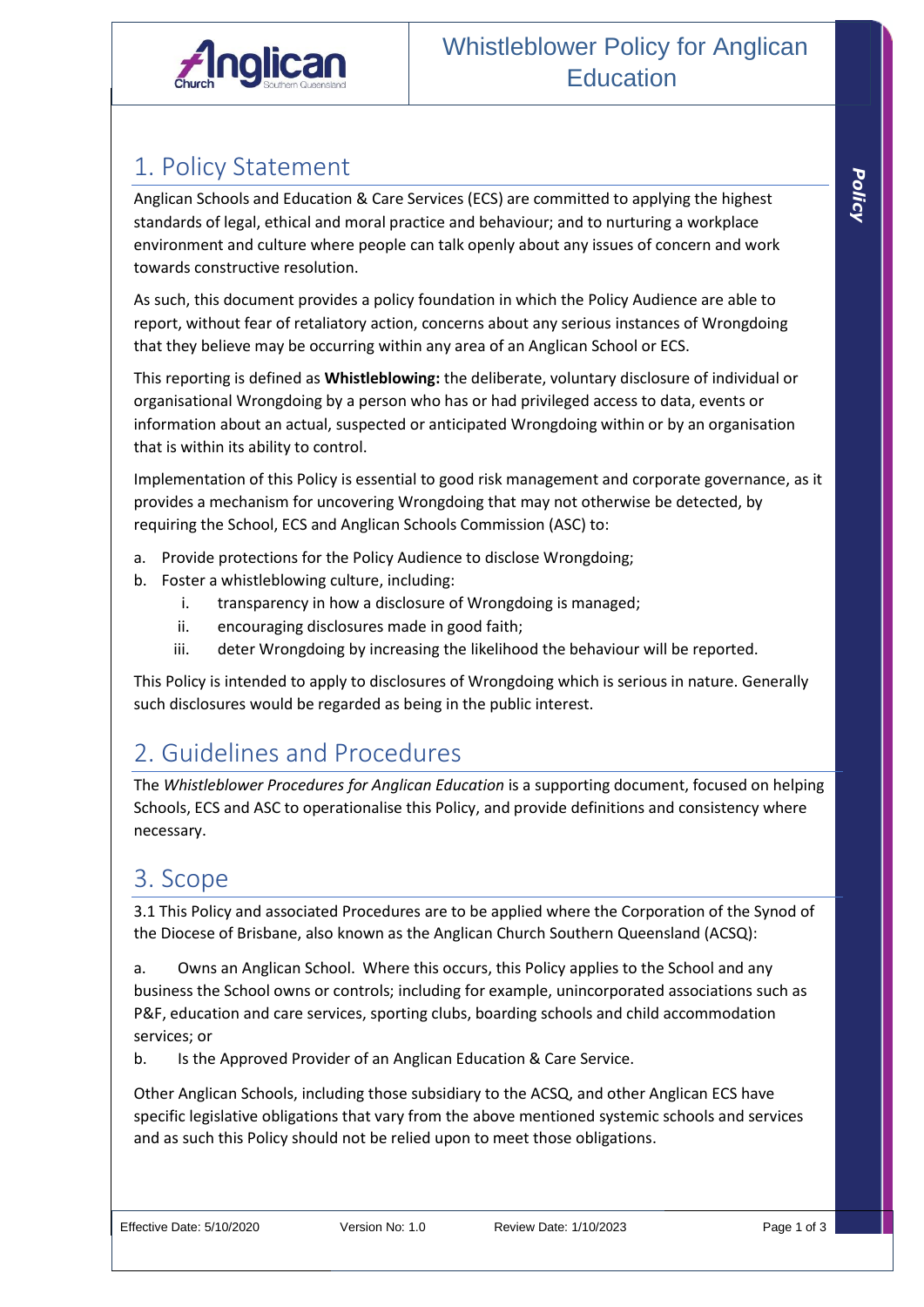

3.2 This Policy does not replace any legal, canonical or policy obligations of the Policy Audience, the school or ECS. For example:

- a. conduct expectations described in the Code of Conduct for Anglican Schools and ECS, *Our Commitment: Creating environments for children and young people to thrive*;
- b. responsibilities detailed in student/child protection policy and procedures;
- c. employment related grievances that do not otherwise fall within examples of Wrongdoing described in the Procedures.

## 4. Accountability and responsibility

Collectively referred to as the "Policy Audience", this policy applies to:

- a. all employees and former employees,
- b. office holders and former office holders,
- c. clergy (active or retired),
- d. volunteers
- e. contractors and suppliers of the school or ECS ACSQ
- f. currently and formerly enrolled children/students and their parents/guardians, and
- g. spouses and relatives of the above.

This Policy and associated Procedures are approved by the ASC.

All persons engaged by a School or ECS, including both staff and volunteers, are responsible for meeting the Standards described in the Code of Conduct for Anglican Schools and Education & Care Services, Our Commitment: creating environments for children and young people to thrive.

School and ECS leadership, including School Councils or ECS Management Committees and the ASC, have a critical responsibility to facilitate the implementation of this Policy at all levels and appreciate that effective implementation requires a whole of School or Service approach.

#### a) Schools

For Anglican Schools who are owned or controlled by ACSQ, the Diocesan Council is the governing body. Through the ASC, Diocesan Council delegates implementation of this Policy to:

- The Head of each Anglican School. Specifically, the Head of School (Principal) is an Eligible Recipient and is responsible for nominating Whilstblower Protection Officers and implementing this Policy and associated Procedures within their respective School.
- The Chair of School Council as an Eligible Recipient.
- The ASC, who are responsible for providing stewardship and support to implement this Policy. This includes the Executive Director, ASC, as an Eligible Recipient and in their role of providing oversight in the management of matters.

#### b) Education & Care Services

Where ACSQ is the Approved Provider of the Service, delegation for the implementation of this Policy is made to:

• The Nominated Supervisor/s of the Service. Specifically, a Nominated Supervisor is an Eligible Recipient and is responsible for nominating Whilstblower Protection Officers and implementing this Policy and associated Procedures within their respective ECS.